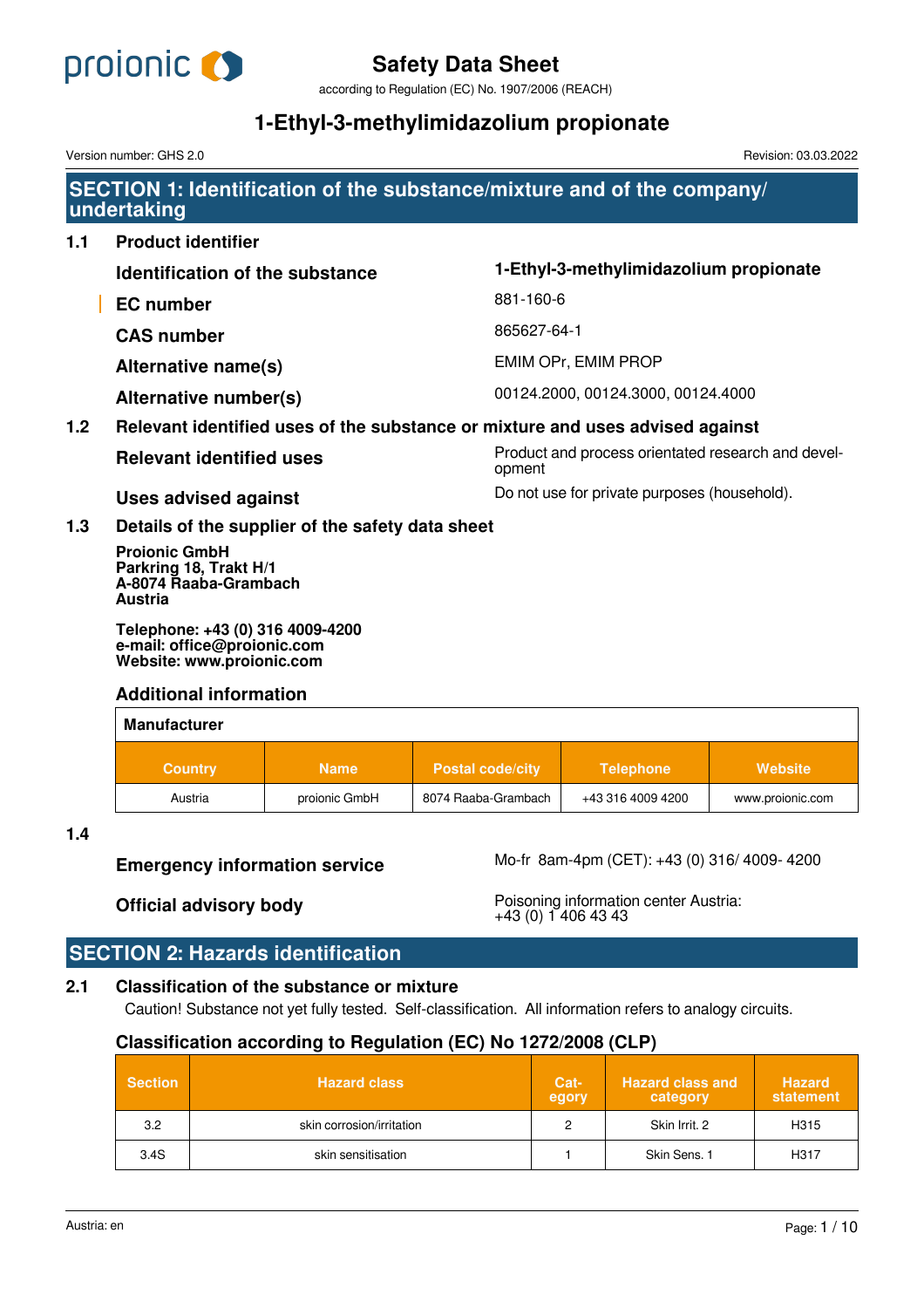

according to Regulation (EC) No. 1907/2006 (REACH)

# **1-Ethyl-3-methylimidazolium propionate**

|     | Version number: GHS 2.0                                                                                                       | Revision: 03.03.2022                                                                                                                                                                                                                                                                                                                                                       |  |
|-----|-------------------------------------------------------------------------------------------------------------------------------|----------------------------------------------------------------------------------------------------------------------------------------------------------------------------------------------------------------------------------------------------------------------------------------------------------------------------------------------------------------------------|--|
|     | <b>Remarks</b>                                                                                                                | For full text of H-phrases: see SECTION 16                                                                                                                                                                                                                                                                                                                                 |  |
| 2.2 | <b>Label elements</b>                                                                                                         |                                                                                                                                                                                                                                                                                                                                                                            |  |
|     | - signal word<br>- pictograms<br>GHS07                                                                                        | Labelling according to Regulation (EC) No 1272/2008 (CLP)<br>warning                                                                                                                                                                                                                                                                                                       |  |
|     | - hazard statements<br>H315<br>H317                                                                                           | Causes skin irritation.<br>May cause an allergic skin reaction.                                                                                                                                                                                                                                                                                                            |  |
|     | - precautionary statements                                                                                                    |                                                                                                                                                                                                                                                                                                                                                                            |  |
|     | - precautionary statements<br>P <sub>261</sub><br>P <sub>280</sub><br>P302+P352<br>P333+P313<br>P362+P364<br>P <sub>501</sub> | Avoid breathing dust/fume/gas/mist/vapours/spray.<br>Wear protective gloves/protective clothing/eye protection/face protection.<br>IF ON SKIN: Wash with plenty of water.<br>If skin irritation or rash occurs: Get medical advice/attention.<br>Take off contaminated clothing and wash it before reuse.<br>Dispose of contents/container to industrial combustion plant. |  |
| 2.3 | <b>Other hazards</b><br>There is no additional information.                                                                   |                                                                                                                                                                                                                                                                                                                                                                            |  |
|     |                                                                                                                               | <b>SECTION 3: Composition/information on ingredients</b>                                                                                                                                                                                                                                                                                                                   |  |
| 3.1 | <b>Substances</b>                                                                                                             |                                                                                                                                                                                                                                                                                                                                                                            |  |
|     | Name of substance                                                                                                             | 1-Ethyl-3-methylimidazolium propionate                                                                                                                                                                                                                                                                                                                                     |  |

| Name of substance         | <u>1-Curyi-3-metriyilmiyaz olunu propionate</u> |
|---------------------------|-------------------------------------------------|
| <b>IUPAC name</b>         | 1-ethyl-3-methylimidazol-3-ium;propionate       |
| <b>Identifiers</b>        |                                                 |
| <b>CAS No</b>             | 865627-64-1                                     |
| <b>EC No</b>              | 881-160-6                                       |
| <b>Purity</b>             | ≥95%                                            |
| <b>Molecular formula</b>  | C9H16N2O2                                       |
| <b>Molar mass</b>         | 184,2 $9/_{mol}$                                |
| <b>Structural formula</b> | やま                                              |
|                           |                                                 |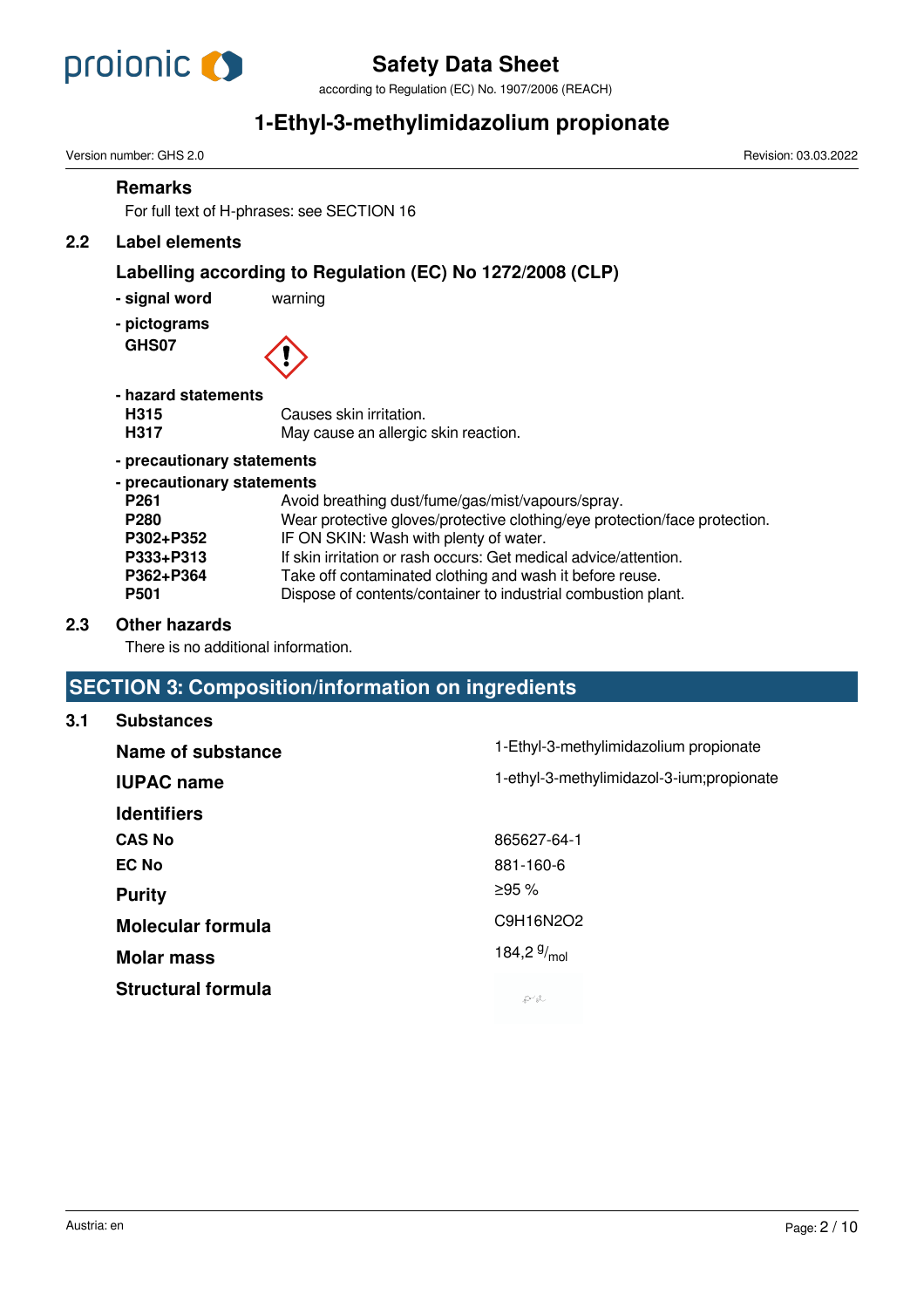

according to Regulation (EC) No. 1907/2006 (REACH)

# **1-Ethyl-3-methylimidazolium propionate**

Version number: GHS 2.0 Revision: 03.03.2022

## **SECTION 4: First aid measures**

## **4.1 Description of first aid measures**

## **General notes**

Do not leave affected person unattended. Remove victim out of the danger area. Keep affected person warm, still and covered. Take off immediately all contaminated clothing. In all cases of doubt, or when symptoms persist, seek medical advice. In case of unconsciousness place person in the recovery position. Never give anything by mouth.

## **Following inhalation**

If breathing is irregular or stopped, immediately seek medical assistance and start first aid actions. In case of respiratory tract irritation, consult a physician. Provide fresh air.

## **Following skin contact**

After contact with skin, take off immediately all contaminated clothing, and wash immediately with plenty of water and soap. If skin irritation occurs, consult a doctor.

## **Following eye contact**

Irrigate copiously with clean, fresh water for at least 10 minutes, holding the eyelids apart. Remove contact lenses, if present and easy to do. Continue rinsing. In all cases of doubt, or when symptoms persist, seek medical advice.

## **Following ingestion**

Rinse mouth with water (only if the person is conscious). Let water be drunken in little sips (dilution effect). Do NOT induce vomiting. In all cases of doubt, or when symptoms persist, seek medical advice.

## **4.2 Most important symptoms and effects, both acute and delayed**

See SECTION 2.

## **4.3 Indication of any immediate medical attention and special treatment needed** None

## **SECTION 5: Firefighting measures**

## **5.1 Extinguishing media**

## **Suitable extinguishing media**

Water spray, Foam, BC-powder, Carbon dioxide (CO2)

## **Unsuitable extinguishing media**

Water jet

## **5.2 Special hazards arising from the substance or mixture**

## **Hazardous combustion products**

Nitrogen oxides (NOx), Carbon monoxide (CO), Carbon dioxide (CO2)

## **5.3 Advice for firefighters**

Co-ordinate firefighting measures to the fire surroundings. Do not allow firefighting water to enter drains or water courses. Collect contaminated firefighting water separately. Fight fire with normal precautions from a reasonable distance.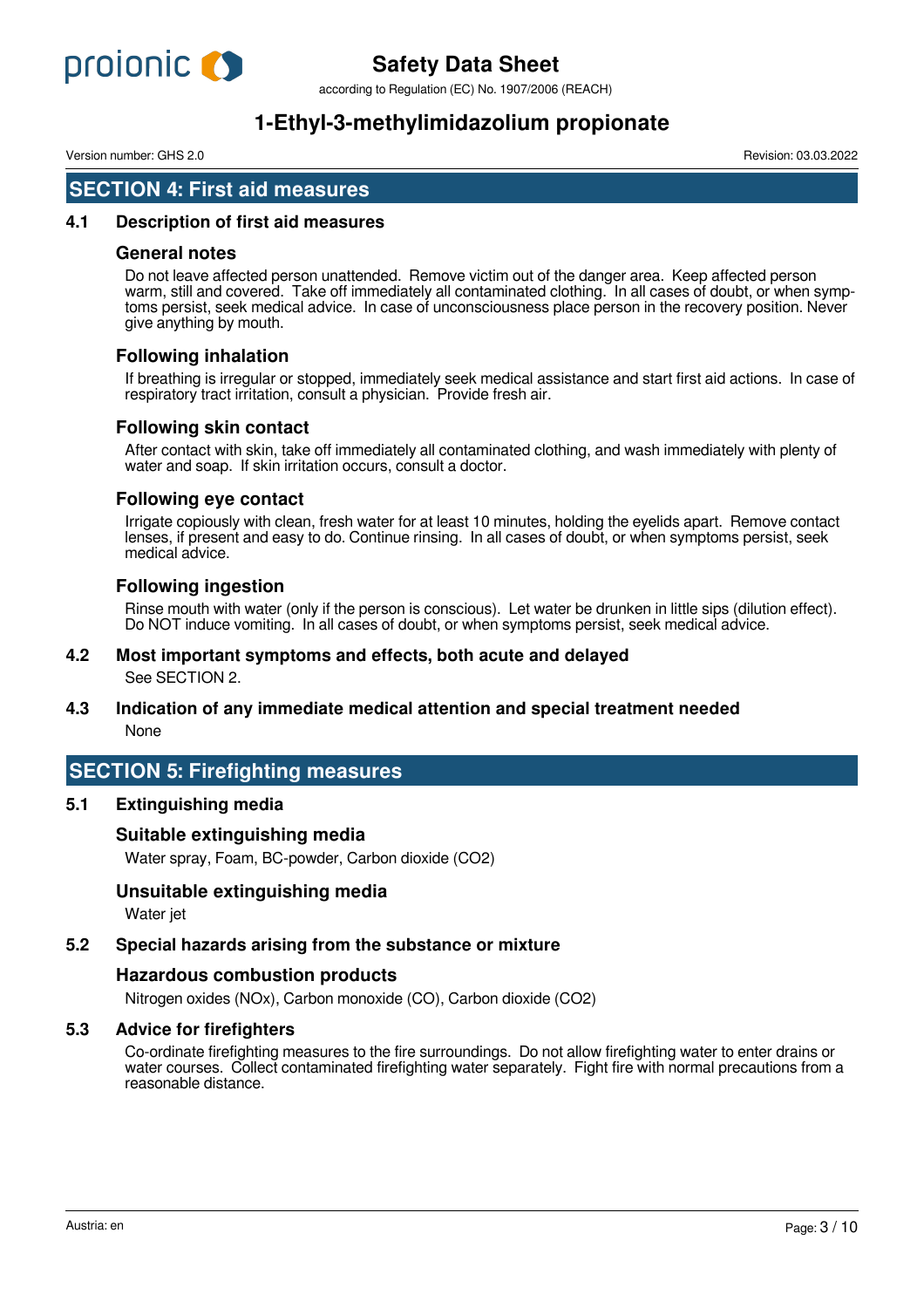

according to Regulation (EC) No. 1907/2006 (REACH)

# **1-Ethyl-3-methylimidazolium propionate**

Version number: GHS 2.0 Revision: 03.03.2022

## **SECTION 6: Accidental release measures**

**6.1 Personal precautions, protective equipment and emergency procedures**

For removal of spilled product always wear personal protective equipment.

#### **For non-emergency personnel**

Remove persons to safety. Provision of sufficient ventilation.

#### **For emergency responders**

Wear breathing apparatus if exposed to vapours/dust/spray/gases.

#### **6.2 Environmental precautions**

Keep away from drains, surface and ground water. Retain contaminated washing water and dispose of it.

## **6.3 Methods and material for containment and cleaning up**

#### **Advice on how to contain a spill**

Covering of drains

#### **Advice on how to clean up a spill**

Wipe up with absorbent material (e.g. cloth, fleece). Use water for subsequent cleaning.

#### **Appropriate containment techniques**

Use of adsorbent materials.

#### **Other information relating to spills and releases**

Place in appropriate containers for disposal. Ventilate affected area.

## **6.4 Reference to other sections**

Hazardous combustion products: see section 5. Personal protective equipment: see section 8. Incompatible materials: see section 10. Disposal considerations: see section 13.

## **SECTION 7: Handling and storage**

## **7.1 Precautions for safe handling**

#### **Recommendations**

Use only in well-ventilated areas. Contaminated surfaces must not be cleaned with compressed air due to the possible formation of aerosols.

#### **- handling of incompatible substances or mixtures**

**- keep away from**

Other chemicals

#### **- measures to protect the environment**

Do not empty into drains; dispose of this material and its container at hazardous or special waste collection point.

#### **Advice on general occupational hygiene**

Wash hands after use. Do not eat, drink and smoke in work areas. Remove contaminated clothing and protective equipment before entering eating areas. Never keep food or drink in the vicinity of chemicals. Never place chemicals in containers that are normally used for food or drink. Keep away from food, drink and animal feedingstuffs.

## **7.2 Conditions for safe storage, including any incompatibilities**

Store upright. Keep only in the original container in a cool, well-ventilated place. Containers which are opend must be carefully resealed and kept upright to prevent leakage.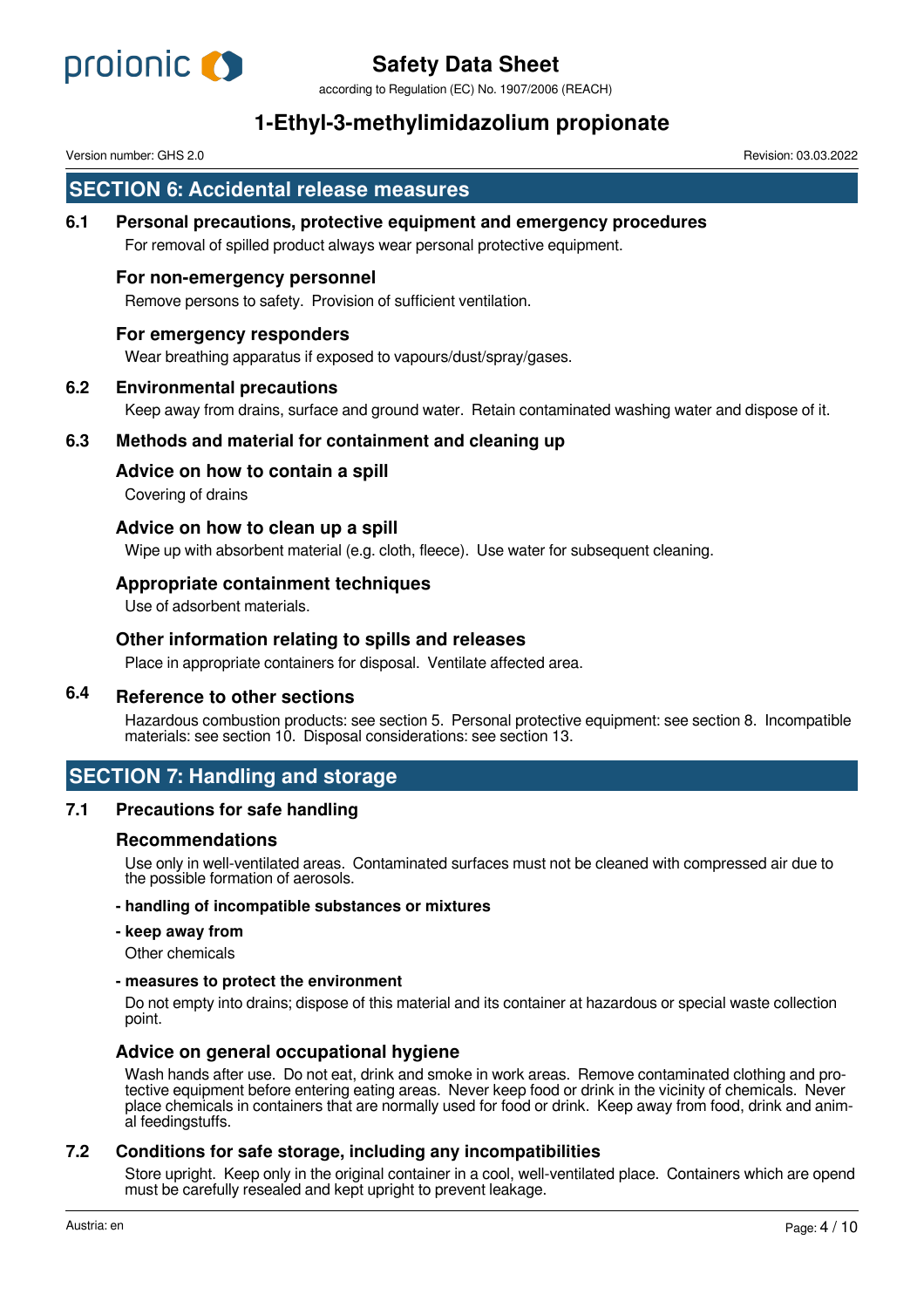

according to Regulation (EC) No. 1907/2006 (REACH)

# **1-Ethyl-3-methylimidazolium propionate**

Version number: GHS 2.0 Revision: 03.03.2022

## **Maintaining of the integrity of the substance or mixture**

Keep container tightly closed and dry.

## **7.3 Specific end use(s)**

The product must be used only for the purposes specified by the manufacturer (see above).

## **SECTION 8: Exposure controls/personal protection**

## **8.1 Control parameters**

Contains no substances with occupational exposure limit values.

## **8.2 Exposure controls**

## **Appropriate engineering controls**

General ventilation. General industrial hygiene practice. Take precautions, which are usual when handling chemicals.

## **Individual protection measures (personal protective equipment)**

The individual protective clothing needs to be selected specifically for the workplace, depending on concentrations and quantities of the handled substances.

## **Eye/face protection**

Wear eye protection.

## **Skin protection**

#### **- hand protection**

Wear suitable gloves. Chemical protection gloves are suitable, which are tested according to EN 374. Check leak-tightness/impermeability prior to use.

#### **- other protection measures**

Take recovery periods for skin regeneration. Preventive skin protection (barrier creams/ointments) is recommended. Wash hands thoroughly after handling.

## **Respiratory protection**

Respiratory protection not required.

## **Environmental exposure controls**

Keep away from drains, surface and ground water.

## **SECTION 9: Physical and chemical properties**

## **9.1 Information on basic physical and chemical properties**

| <b>Physical state</b>                                       | liquid              |
|-------------------------------------------------------------|---------------------|
| <b>Colour</b>                                               | colorless to yellow |
| <b>Odour</b>                                                | disagreeable        |
| <b>Melting point/freezing point</b>                         | < 0 °C              |
| Boiling point or initial boiling point and<br>boiling range | not determined      |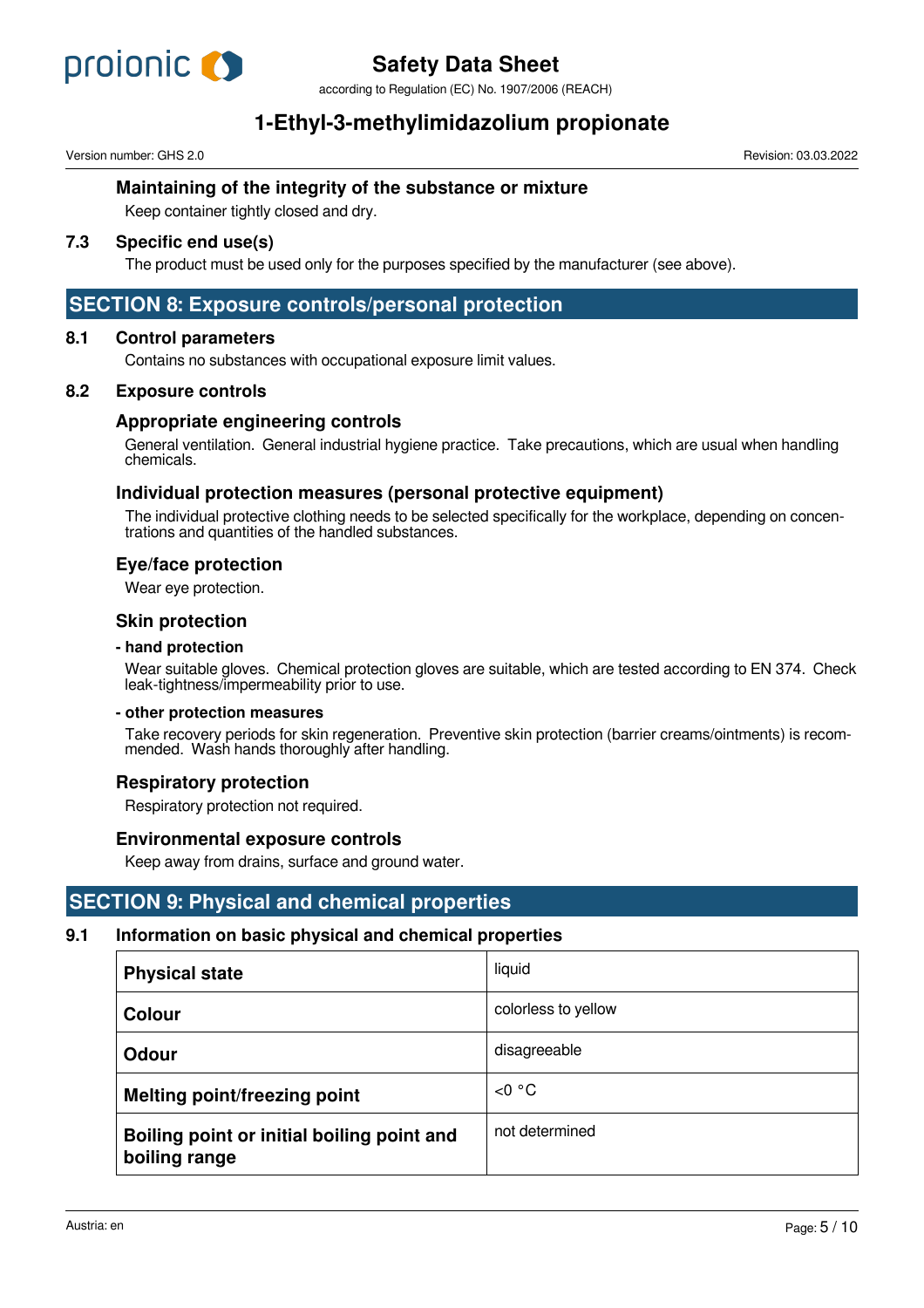

according to Regulation (EC) No. 1907/2006 (REACH)

# **1-Ethyl-3-methylimidazolium propionate**

Version number: GHS 2.0 Revision: 03.03.2022

| <b>Flammability</b>              | non-combustible                |  |
|----------------------------------|--------------------------------|--|
| Lower and upper explosion limit  | not determined                 |  |
| <b>Flash point</b>               | not determined                 |  |
| <b>Auto-ignition temperature</b> | not determined                 |  |
| <b>Decomposition temperature</b> | not relevant                   |  |
| pH (value)                       | not determined                 |  |
| Solubility(ies)                  |                                |  |
| <b>Water solubility</b>          | completely miscible with water |  |

## **Partition coefficient**

| Vapour pressure | not determined |
|-----------------|----------------|
|-----------------|----------------|

## **Density and/or relative density**

| <b>Particle characteristics</b> | not relevant (liquid) |  |
|---------------------------------|-----------------------|--|
| <b>Other information</b>        |                       |  |

## **Information with regard to physical hazard classes** hazard classes acc. to GHS (physical hazards): not relevant

## **Other safety characteristics**

**Miscibility Miscibility Completely** miscible with water.

## **SECTION 10: Stability and reactivity**

## **10.1 Reactivity**

**9.2 Other information**

This material is not reactive under normal ambient conditions. Concerning incompatibility: see below "Conditions to avoid" and "Incompatible materials".

## **10.2 Chemical stability**

See below "Conditions to avoid".

## **10.3 Possibility of hazardous reactions**

No known hazardous reactions.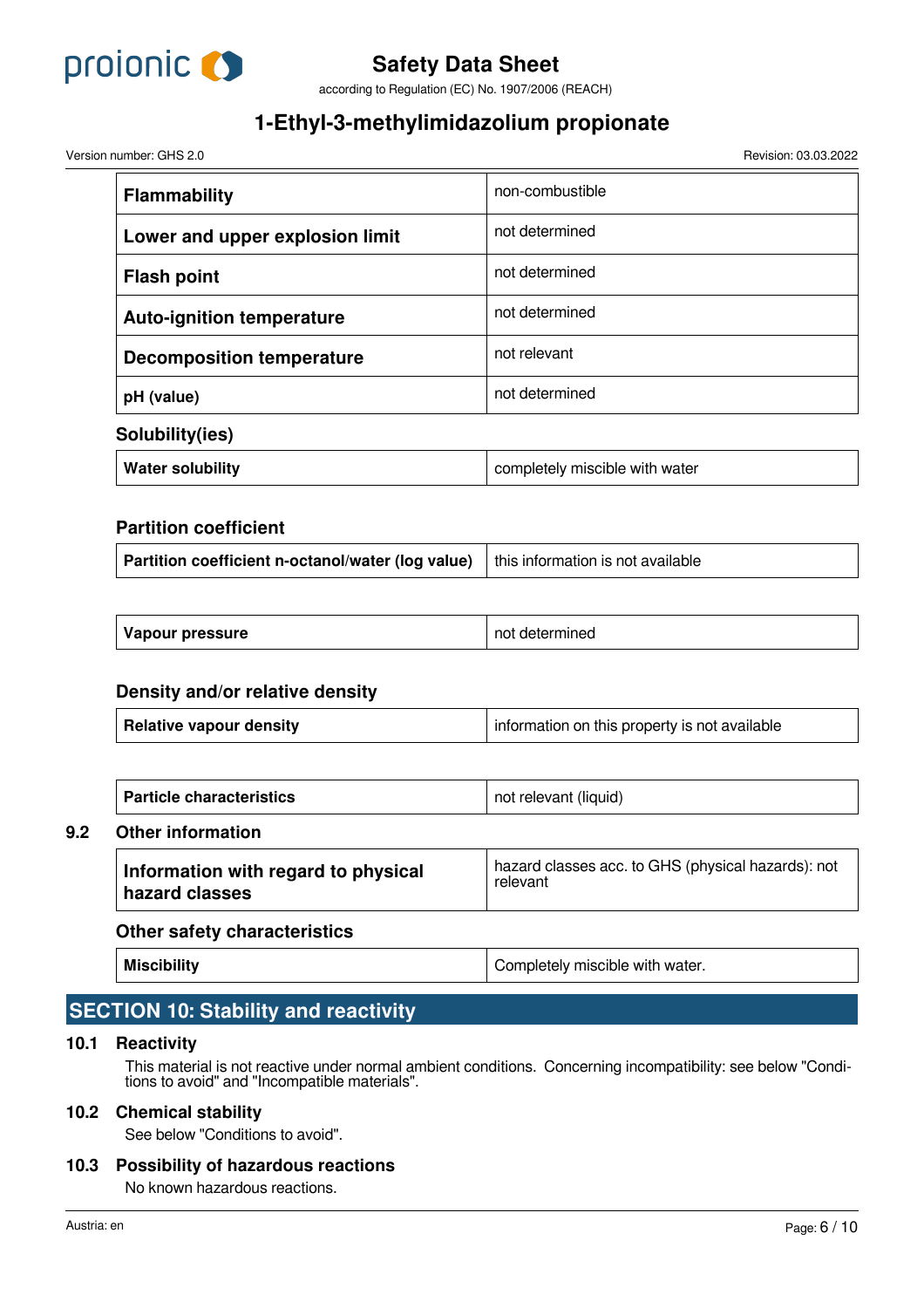

according to Regulation (EC) No. 1907/2006 (REACH)

# **1-Ethyl-3-methylimidazolium propionate**

Version number: GHS 2.0 Revision: 03.03.2022

#### **10.4 Conditions to avoid**

There are no specific conditions known which have to be avoided.

## **10.5 Incompatible materials**

**Oxidisers** 

## **10.6 Hazardous decomposition products**

Reasonably anticipated hazardous decomposition products produced as a result of use, storage, spill and heating are not known. Hazardous combustion products: see section 5.

## **SECTION 11: Toxicological information**

## **11.1 Information on hazard classes as defined in Regulation (EC) No 1272/2008**

There are no available test data for this substance.

## **Classification procedure**

All information refers to analogy circuits.

## **If not otherwise specified the classification is based on:**

Data from closely analogous substances.

## **Classification according to GHS (1272/2008/EC, CLP)**

#### **Acute toxicity**

Shall not be classified as acutely toxic.

## **Skin corrosion/irritation**

Causes skin irritation.

## **Serious eye damage/eye irritation**

Shall not be classified as seriously damaging to the eye or eye irritant.

## **Respiratory or skin sensitisation**

May cause an allergic skin reaction.

## **Germ cell mutagenicity**

No data available.

## **Carcinogenicity**

No data available.

## **Reproductive toxicity**

No data available.

## **Specific target organ toxicity - single exposure**

No data available.

## **Specific target organ toxicity - repeated exposure**

No data available.

## **Aspiration hazard**

Not applicable.

## **11.2 Information on other hazards**

There is no additional information.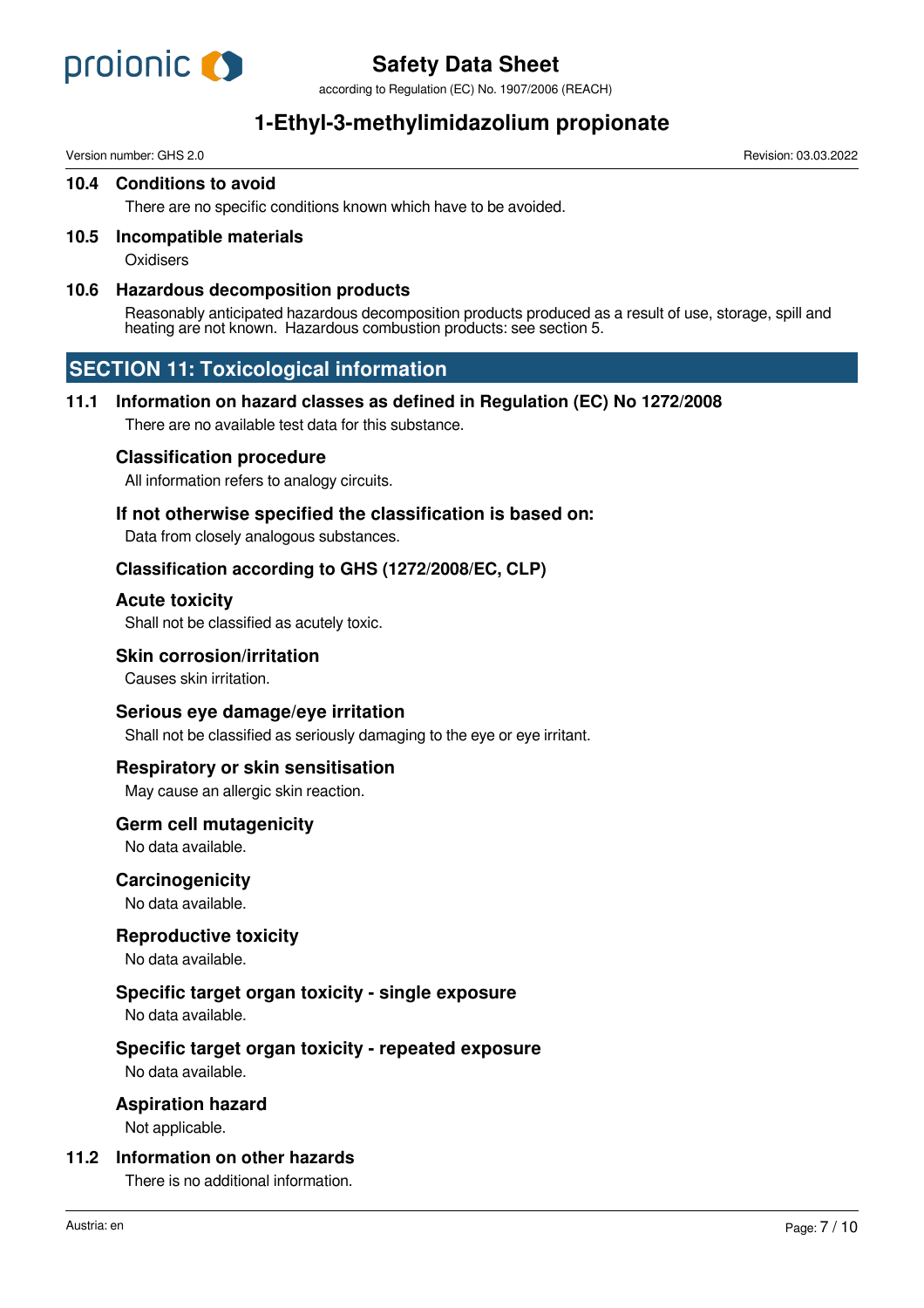

according to Regulation (EC) No. 1907/2006 (REACH)

# **1-Ethyl-3-methylimidazolium propionate**

Version number: GHS 2.0 Revision: 03.03.2022

## **SECTION 12: Ecological information**

## **12.1 Toxicity**

There is no ecological information for this substance.

- **12.2 Persistence and degradability** Data are not available.
- **12.3 Bioaccumulative potential** Data are not available.
- **12.4 Mobility in soil** Data are not available.
- **12.5 Results of PBT and vPvB assessment** Data are not available.
- **12.6 Endocrine disrupting properties** Information on this property is not available.
- **12.7 Other adverse effects**

Data are not available.

## **SECTION 13: Disposal considerations**

## **13.1 Waste treatment methods**

This article should be disposed of as hazardous waste. Please do not put it in your normal household waste. Dispose of contents/container to hazardous or special waste collection point.

## **Sewage disposal-relevant information**

Do not empty into drains.

## **Waste treatment of containers/packagings**

Completely emptied packages can be recycled. Handle contaminated packages in the same way as the substance itself.

#### **Remarks**

Please consider the relevant national or regional provisions. Waste shall be separated into the categories that can be handled separately by the local or national waste management facilities.

## **SECTION 14: Transport information**

- **14.1 UN number or ID number 14.1 UN number** Not subject to transport regulations
- **14.2 UN proper shipping name** not relevant
- **14.3 Transport hazard class(es)** None
- **14.4 Packing group Not assigned** Not assigned
- 

**14.5 Environmental hazards Non-environmentally hazardous acc. to the danger**ous goods regulations

**14.6 Special precautions for user**

There is no additional information.

**14.7 Maritime transport in bulk according to IMO instruments** No data available.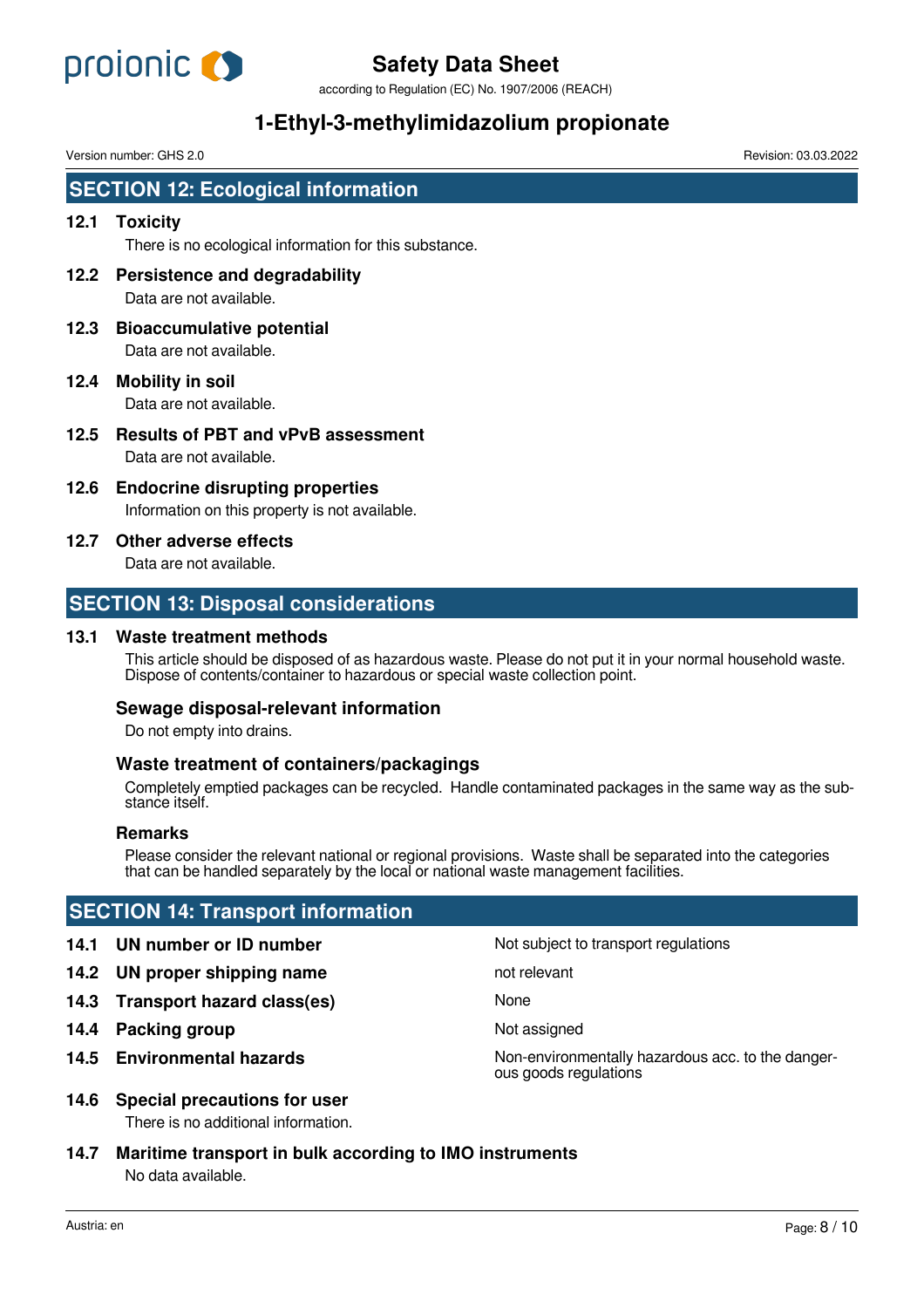

according to Regulation (EC) No. 1907/2006 (REACH)

# **1-Ethyl-3-methylimidazolium propionate**

Version number: GHS 2.0 Revision: 03.03.2022

## **Information for each of the UN Model Regulations**

## **Transport of dangerous goods by road, rail and inland waterway (ADR/RID/ADN) additional information**

Not subject to ADR, RID and ADN.

**International Maritime Dangerous Goods Code (IMDG) - additional information** Not subject to IMDG.

**International Civil Aviation Organization (ICAO-IATA/DGR) - additional information** Not subject to ICAO-IATA.

## **SECTION 15: Regulatory information**

**15.1 Safety, health and environmental regulations/legislation specific for the substance or mixture**

**Relevant provisions of the European Union (EU)**

**Restrictions according to REACH, Annex XVII**

Not listed

## **National regulations (Germany)**

| Storage of hazardous substances in non-stationary containers (TRGS 510) (Germany) |                          |  |  |
|-----------------------------------------------------------------------------------|--------------------------|--|--|
| Storage class (LGK)                                                               | 10 (combustible liquids) |  |  |

## **15.2 Chemical Safety Assessment**

No Chemical Safety Assessment has been carried out for this substance.

## **SECTION 16: Other information**

## **Abbreviations and acronyms**

| Abbr.         | <b>Descriptions of used abbreviations</b>                                                                                                                                                                                |
|---------------|--------------------------------------------------------------------------------------------------------------------------------------------------------------------------------------------------------------------------|
| <b>ADN</b>    | Accord européen relatif au transport international des marchandises dangereuses par voies de navigation<br>intérieures (European Agreement concerning the International Carriage of Dangerous Goods by Inland Waterways) |
| <b>ADR</b>    | Accord relatif au transport international des marchandises dangereuses par route (Agreement concerning the In-<br>ternational Carriage of Dangerous Goods by Road)                                                       |
| CAS           | Chemical Abstracts Service (service that maintains the most comprehensive list of chemical substances)                                                                                                                   |
| <b>CLP</b>    | Regulation (EC) No 1272/2008 on classification, labelling and packaging of substances and mixtures                                                                                                                       |
| <b>DGR</b>    | Dangerous Goods Regulations (see IATA/DGR)                                                                                                                                                                               |
| EC No         | The EC Inventory (EINECS, ELINCS and the NLP-list) is the source for the seven-digit EC number, an identifier of<br>substances commercially available within the EU (European Union)                                     |
| <b>EINECS</b> | European Inventory of Existing Commercial Chemical Substances                                                                                                                                                            |
| <b>ELINCS</b> | European List of Notified Chemical Substances                                                                                                                                                                            |
| <b>GHS</b>    | "Globally Harmonized System of Classification and Labelling of Chemicals" developed by the United Nations                                                                                                                |
| <b>IATA</b>   | International Air Transport Association                                                                                                                                                                                  |
| IATA/DGR      | Dangerous Goods Regulations (DGR) for the air transport (IATA)                                                                                                                                                           |